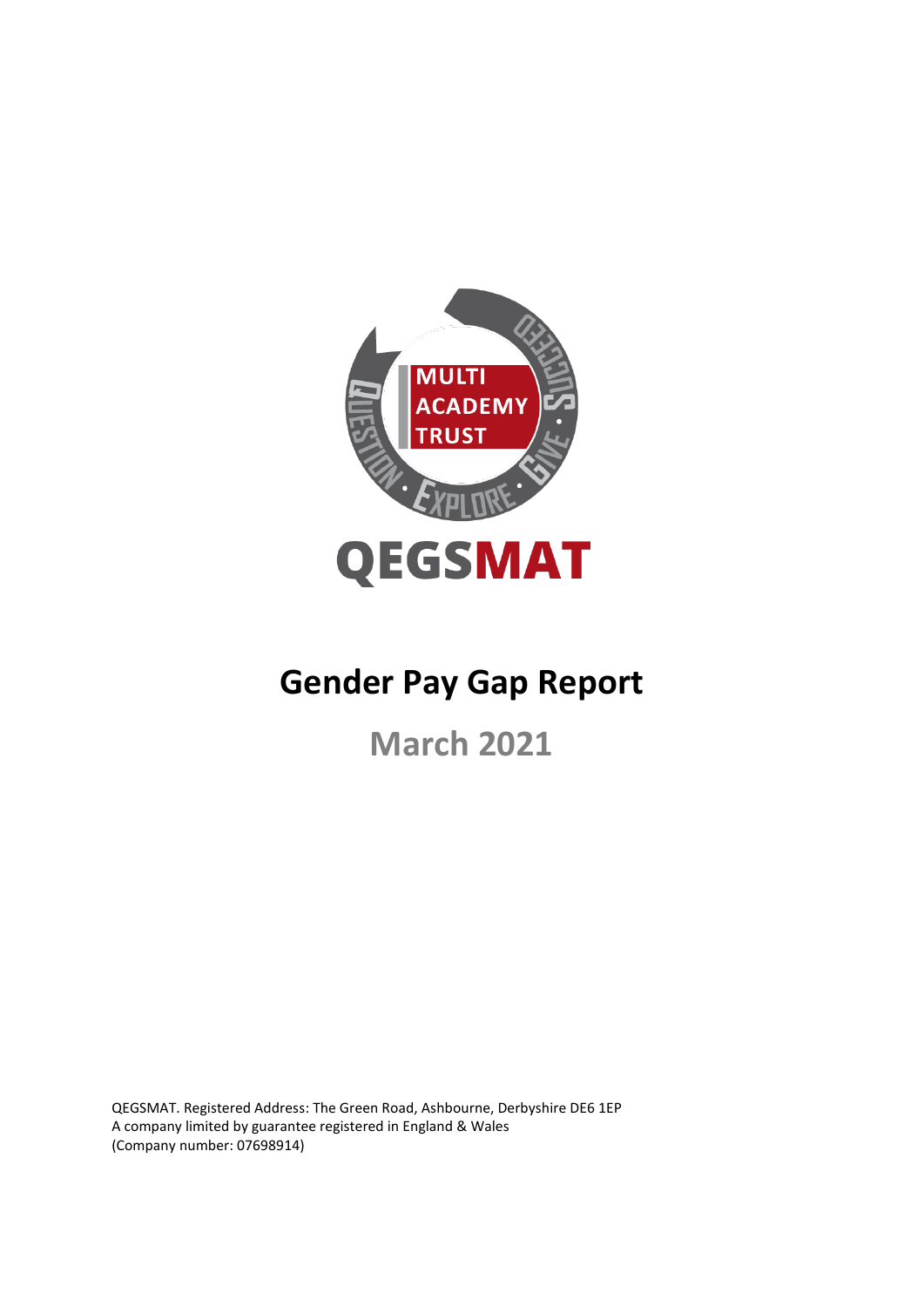

### **Gender Pay Gap Reporting**

Question Explore Give Succeed Multi Academy Trust (QEGSMAT) is a multi-academy Trust with schools across Derby City, Derbyshire and Staffordshire. QEGSMAT academies work across highly diverse city and rural communities.

Under the Equality Act 2010 (Specific Duties and Public Authorities) Regulations 2017, and as an employer with over 250 employees, QEGSMAT is required to measure and report on the gender pay gap in the organisation. Under the regulations there is a requirement to report on the following six measures:

- The difference in the mean pay of full pay men and women expressed as a percentage
- The difference in median pay of full pay men and women expressed as a percentage
- The difference in mean bonus pay of full pay men and women expressed as a percentage
- The difference in median bonus pay men and women expressed as a percentage
- The proportion of men and women who received bonus pay
- The proportion of full pay men and women in each of four quartile bands

#### *How is the difference in mean hourly rates determined?*

*The mean (or average) hourly rate is a calculation of the average hourly rates over the group of varying figures.* 

*The difference in mean hourly rates of pay for relevant male and female employees are expressed as a percentage of the mean hourly rate of pay for relevant male employees.*

### *How is the difference in median hourly rates determined?*

*The median (or mid-point) hourly rate of pay of a group of employees can be calculated by listing all relevant employees in the group in order of their earnings and identifying the hourly rate paid to the individual who appears in the middle of the list.* 

*The difference in median hourly rates of pay for relevant male and female employees are expressed as a percentage of the median hourly rate of pay for relevant male employees.* 

#### *How are the quartile bands worked out?*

*The overall pay range is split into four notional pay bands, each pay band must contain the same number of employees representing a quarter of the workforce.* 

*Employers must report the percentage of male and female employees in each of the pay bands.*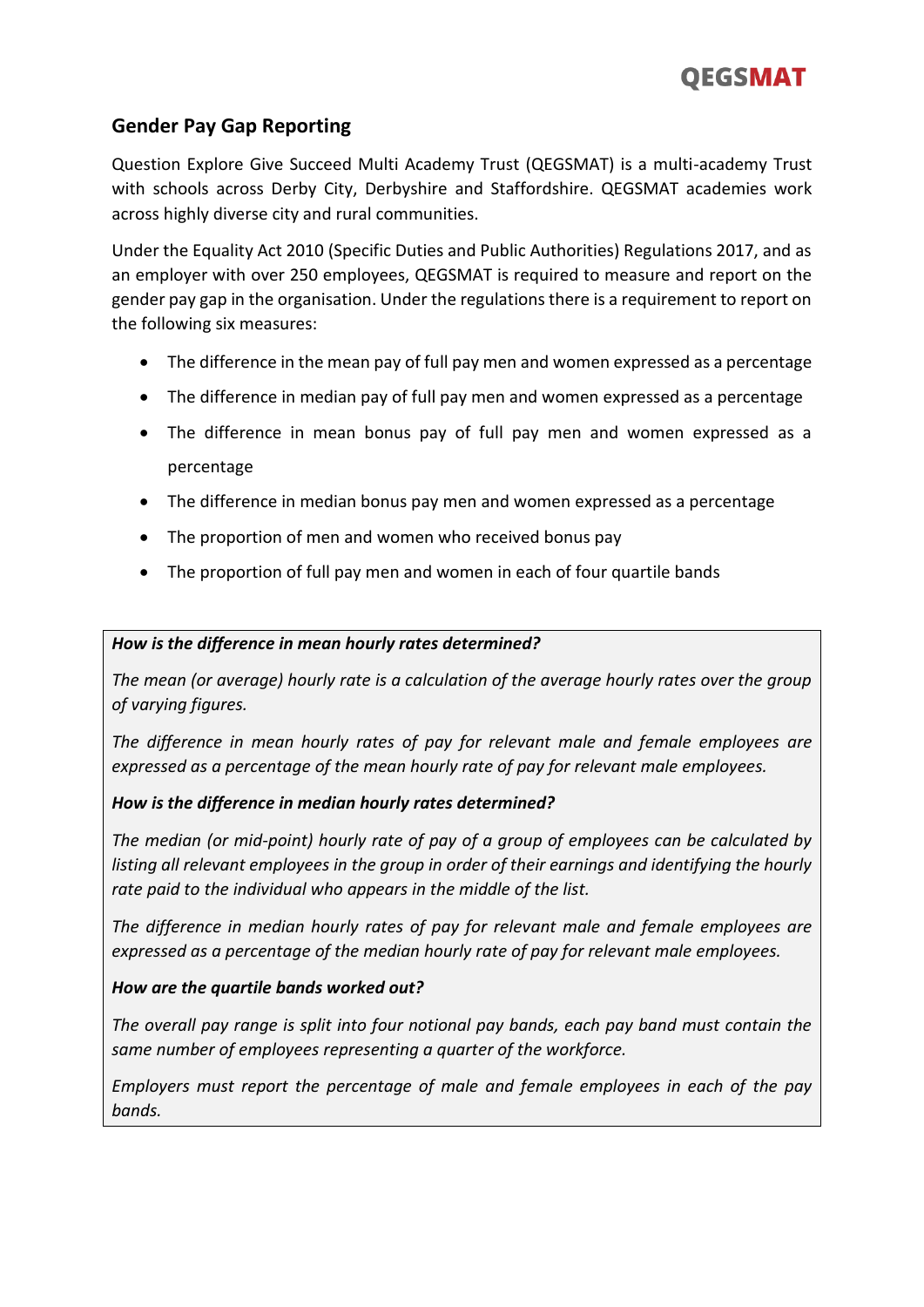## **QEGSMAT**



## Gender Pay Gap Metrics: Snapshot date of 31<sup>st</sup> March 2021.

### **> Gender Bonus Gap**

*Bonuses were not paid to any staff*

### **> The proportion of men and women in each of four pay quartiles**